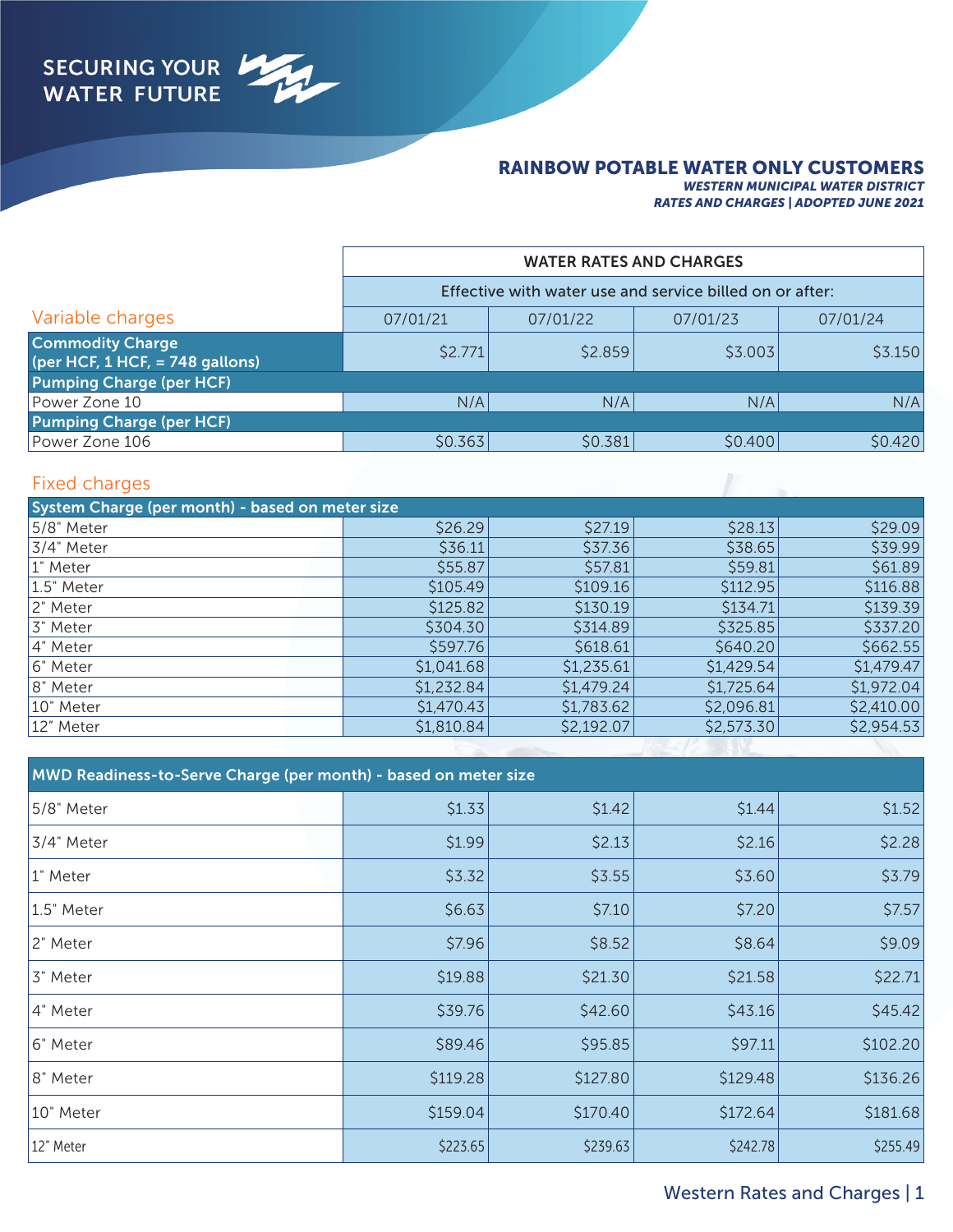# COMMERCIAL CUSTOMERS ONLY–PRIVATE FIRE SERVICE RATES

Commercial buildings have at least one dedicated water pipeline for fire suppression use. This dedicated pipeline, called a "private fire service," is used to accommodate the rapid delivery of large volu mes of water in the event of a fire. Western is proposing a change to the methodology for calculating the System Charge for private fire service to comply with industry standards established by the American Water Works Association.

|                           | <b>RATES</b>                                             |          |          |          |  |
|---------------------------|----------------------------------------------------------|----------|----------|----------|--|
| <b>Pipe Diameter Size</b> | Effective with water use and service billed on or after: |          |          |          |  |
|                           | 07/01/21                                                 | 07/01/22 | 07/01/23 | 07/01/24 |  |
| 3-inch                    | \$10.63                                                  | \$10.98  | \$11.36  | \$11.72  |  |
| 4-inch                    | \$14.93                                                  | \$15.41  | \$15.96  | \$16.46  |  |
| 6-inch                    | \$30.33                                                  | \$31.33  | \$32.46  | \$33.47  |  |
| $ 8$ -inch                | \$56.89                                                  | \$58.77  | \$60.91  | \$62.80  |  |
| 10-inch                   | \$96.85                                                  | \$100.05 | \$103.71 | \$106.92 |  |
| $ 12 -$ inch              | \$152.23                                                 | \$157.27 | \$163.02 | \$168.08 |  |

## 2 | Western Rates and Charges